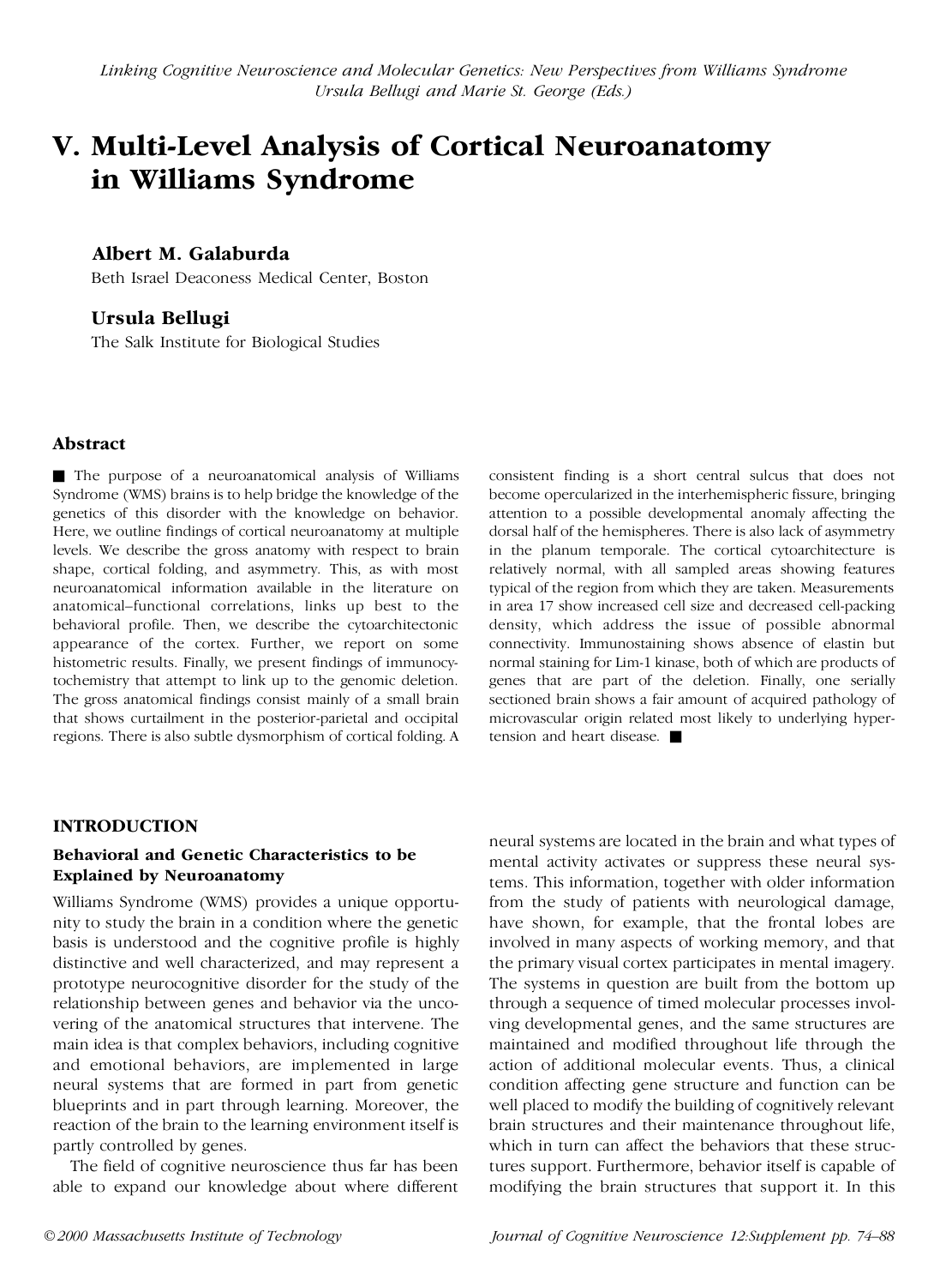sense, the structure of the brain lies between the genes involved in their development and maintenance and the behaviors they support and by which they are modified.

Anatomy is the logical link between genes and behavior. The purpose of our research on the neuroanatomy of WMS is to help link the anatomical findings to the genetic/molecular disorder on the one hand and to the behavior disorder on the other, thus helping to link genes to cognition and emotion. Specifically, an anatomical research program in WMS must ultimately be able to explain the relationship between the deleted genes in region 7q11.23 (Perez-Jurado et al., 1998; Osborne et al., 1997a, 1997b; Wang et al., 1997; see also Korenberg et al., 1996; Korenberg et al., 1997a; Korenberg, Chen, Mitchell, & Sun, 1997b; Korenberg et al., 1998; Korenberg et al., this volume) and the building and maintenance of brain structures on the one hand, and, on the other hand, the abnormal behaviors, consisting of mental retardation, visuo-spatial deficits, relatively good linguistic abilities, an unusual personality, and good facial recognition and musical abilities (Jones et al., this volume; Lenhof, Wang, Greenberg, & Bellugi, 1997; Bellugi, Klima, & Wang, 1996; Bellugi, Adolphs, Cassady, & Chiles, 1999a; Bellugi, Lai, & Korenberg, in press; Bellugi, Lichtenberger, Mills, Galaburda, & Korenberg, 1999b; Bellugi, Mills, Jernigan, Hickok, & Galaburda, 1999c; Bellugi, Lichtenberg, Jones, Lai, & St. George, this volume).

Of great importance to the understanding of the general biology of WMS are the findings of distinctive facial features and cardiovascular defects, which typically include supravalvular aortic stenosis or pulmonic stenosis, calcium metabolism abnormalities, failure to thrive in infancy, and delayed development. Genetic diagnosis is now possible, and, in almost all individuals clinically identified with WMS, it has been found that there is a hemizygous deletion of one copy of the elastin gene and adjacent genes (Lowery et al., 1995; Ewart et al., 1993). Other genes involved in the deletion, in most cases, include Lim-1 kinase, RF2c, FZD3, and syntaxin 1A (see Korenberg et al., this volume; Perez-Jurado et al., 1998; Osborne et al., 1997a, 1997b; Wang et al., 1997).

Just as neuroanatomy is placed somewhere between gene expression and behavior, so is neurophysiology. Some relevant neurophysiologic findings, therefore, will be reviewed. Thus, a series of studies has been undertaken using event-related potential techniques (ERPs) to assess the timing and organization of neural systems that are active during sensory, cognitive, and language processing in WMS subjects (Mills, 1998; Mills et al., this volume; Neville, Mills, & Bellugi, 1995). Two of the notable characteristics of the WMS behavioral profile have so far been investigated. First, the auditory recovery cycle has been tested for indices of hyperexcitability at any stage along the auditory pathway that might provide clues to the basis of the sensitivity to auditory stimuli shown by many WMS subjects. Second, auditory sentence processing, which includes semantic anomalies has been assessed as to whether such processing is mediated in WMS by the same pathways that are active in normal age-matched controls. Auditory brainstem evoked responses turn out to be normal in WMS subjects, indicating that auditory hyperexcitability does not occur at the brainstem level. However, data from an auditory recovery paradigm suggest a possible cortical mechanism; WMS subjects are indistinguishable from normal controls on a visual recovery paradigm. Taken together, these studies suggest that the hyperacusis observed in WMS may be mediated by hyperexcitability specifically within the cortical areas that are utilized in processing acoustic information. Guided by this finding, Hickok and collaborators found that Heschl's gyrus may be larger in WMS (Bellugi et al., 1999b; Hickok et al., 1995).

ERPs have also been recorded of WMS subjects' responses to auditorily presented words in sentences (Mills, Neville, Appelbaum, Prat, & Bellugi, 1997). One half of the sentences were highly contextually constrained, ending with a semantically appropriate word, whereas the other half ended with an anomalous word (e.g., ''I take my coffee with cream and paper.''). Previous research has shown that normal subjects indicate a large negative response at 400 msec (N400) to semantically unprimed words, and this is considered as an index of how the mental lexicon is organized. WMS subjects displayed responses that were highly abnormal within the first 200–300 msec following word onset. The abnormality consisted of a large positivity, not seen in normal control subjects at any age. This effect, only apparent over temporal brain regions, may relate to WMS hyperacusis. The effect of the semantic anomaly is larger over the left hemisphere in WMS than in the controls, which may be related to the unusual semantic proclivities shown by WMS subjects in certain tasks (Bellugi et al., 1996; Bellugi et al., 1999b). Moreover, the WMS responses did not show the expected lefthemisphere asymmetries for grammatical function words that are typical for normal children and adults, suggesting that there may be an unusual pattern of brain organization underlying the WMS language capacities.

From the point of view of the neuroanatomy of WMS, these behavioral characteristics conjure up a variety of dichotomies: (1) Involvement of parietal vs. frontal areas; (2) Involvement of right-hemisphere vs. left-hemisphere structures; (3) Involvement of dorsal streams (sometimes clumped together with magnocellular streams [see Atkinson et al., 1997], as opposed to the ventral [parvocellular] streams) and, finally, (4) Involvement of cortical vs. subcortical anatomical systems.

New techniques of brain imaging permit visualization and analysis of structures within the brain that were not possible in the past. Techniques developed, e.g., by Frank, Damasio, and Grabowski (1997) (also, see Reiss et al., this volume), now permit an unprecedented visualization and three-dimensional analysis of the living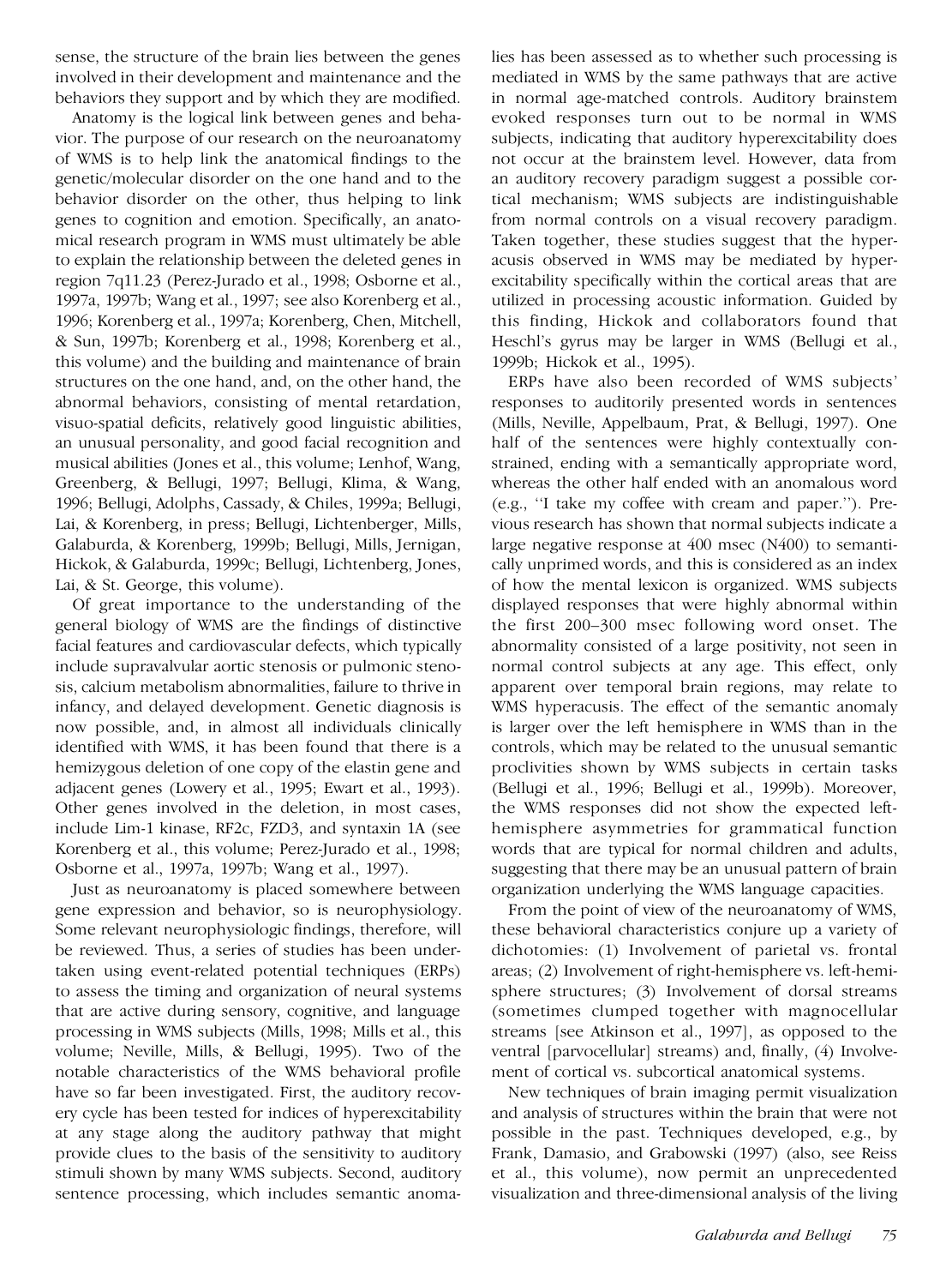brain of subjects. Initial studies revealed that both WMS and DNS leave a distinctive morphological stamp on specific brain regions. Past MRI studies of brain volumes were performed on a group of matched adolescents and young adults with WMS and DNS (Bellugi, Hickok, Lai, & Jernigan, 1997; Jernigan & Bellugi, 1990, 1994). Neuromorphological characterization of WMS vs. DNS subjects by magnetic resonance imaging showed that the cerebral volume in both groups was smaller than that of agematched normal controls. Analyses revealed important regional differences in brain volume between the two groups of subjects. First, anterior-brain volume was found to be disproportionately reduced in DNS subjects but proportionately preserved in subjects with WMS. Secondly, limbic structures in the temporal lobe showed essentially equal volumes in WMS and control subjects, but were significantly reduced in DNS subjects. On the other hand, the volume of the thalamus and lenticular nuclei were seen to be much better preserved in subjects with DNS than those with WMS. We also found that the anterior parts of the corpus callosum, like the anterior hemispheres, were preserved in WMS subjects, but diminished in DNS subjects (Wang, Doherty, Hesselink, & Bellugi, 1992).

Quantitative analysis of cerebellar volumes also suggested differences with cerebellar volume well preserved in WMS subjects but diminished in DNS subjects. Closer regional analyses were enlightening: Jernigan and Bellugi (1994) found that the locus of preservation in WMS was the neocerebellum. Of the two parts of the neocerebellum that were subjected to analysis, the neocerebellar vermis and the neocerebellar tonsils both showed volumetric preservation or even *increases* in WMS as compared to controls, whereas, both were found to be volumetrically diminished in DNS. Importantly, the specific regions of the neocerebellum that may be enlarged in WMS were shown to be dysplagic in autism (Jones, Lai, & Bellugi, 1999; Jernigan, Wang, & Bellugi, 1995; Courchesne, Yeung-Courchesne, Press, Hesselink, & Jernigan, 1988; Courchesne, Bellugi, & Singer, 1995).

More recently, Reiss et al. (this volume) carried out MRI studies with higher resolution techniques. In 14 young adult subjects with WMS and an aged-matched control group, the decreased in total brain volume was confirmed, as well as the relative preservation of the cerebellum. The superior-temporal gyrus was also found to be relatively preserved, an area that contains the auditory system and those auditory association areas that form part of language networks. There was also a significant curtailment of the volume of the brainstem. A greater ration of frontal to parieto-occipital forebrain volume was also found, and there was reduction of the forebrain white matter, with relative preservation of the cerebrocortical volume. Nonetheless, regionally, the right-occipital lobe showed excessive volume loss.

Results of related research suggest that the expansive prefrontal cortex and the neocerebellum, both selectively (relatively) preserved in WMS, are thought to be closely related. These two regions of the brain are most highly developed in *Homo sapiens*, and are thought to have evolved contemporaneously (Deacon, 1990). Furthermore, the neocerebellum has more extensive connections to prefrontal and other association areas of the cortex than do the older parts of the cerebellum. On the other hand, the reduction in the forebrain white matter may explain the curtailment of the brainstem, but it may be relevant to note that FZD3, which is one of the deleted genes, is associated with hindbrain segmentation, which could also explain, in part, the brainstem changes in WMS. Thus, the neuroanatomic profile of WMS emerging from neuroimaging is beginning to contribute to the understanding of the brain's organization by exhibiting a morphological pattern that can result from genetic bias. The finding that frontal and neocerebellar regions are selectively preserved in WMS suggests that they all may come under the influence of a single genetic, developmental factor, or that their development is mutually interactive, or both (Bellugi et al., 1999c). These issues bearing on the relationship of brain to behavior are fundamental to central questions of cognitive neuroscience.

### **RESULTS**

### **Gross Anatomical Observations on Autopsy Specimens**

The findings reported below are based on the study of four WMS brains from patients diagnosed in life on the basis of the typical somatic phenotype as well as genetic testing. The gross anatomical findings may be summarized as follows.

### *Brain Weight and Shape*

Brain weight and shape are variable, but mostly we have seen small brains with parietal and occipital hypoplasia (Figure 1). The brain weight hovers around 800–1000 g, which is roughly in the order of the brain weights of patients with DNS. The shape, however, is different. In DNS, there is an antero-posterior curtailment of the brain, whereas this brachycephaly is not seen in WMS. Instead, the brain appears rather curtailed from top to bottom, especially in the posterior portions of the hemispheres. One of the specimens that we examined showed a striking top to bottom curtailment of the occipito-parietal regions on both hemispheres (Galaburda, Wang, Bellugi, & Rossen, 1994), which was not observed in the other three specimens, at least not to the same degree; but see Figure 1, which shows a clear but less dramatic curtailment in two specimens. There may also be modifications of the standard patterns of brain asymmetry that involve the planum temporale and the occipital lobe.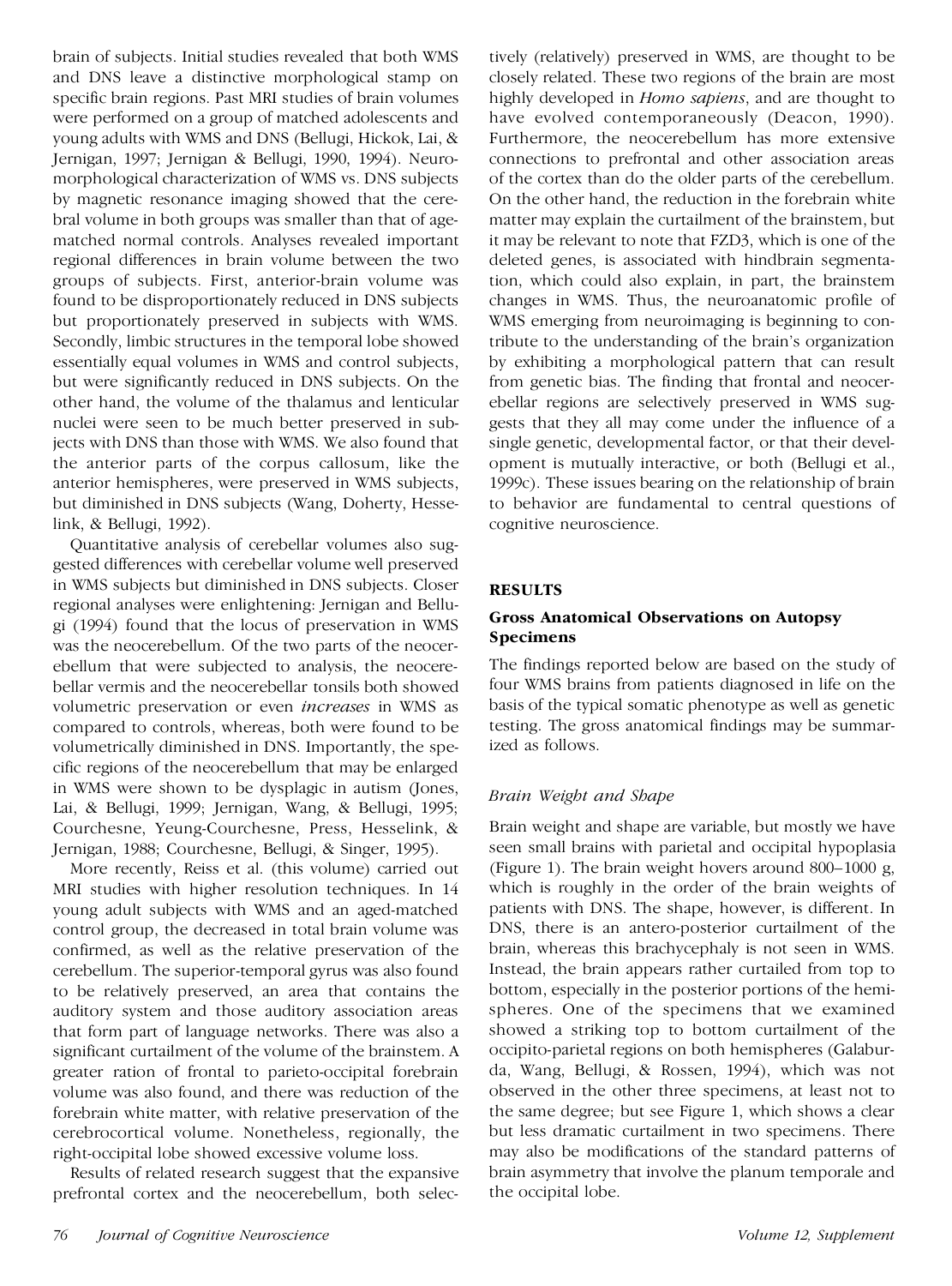**Figure 1.** The arrows point to a marked indentation of the temporoparietal region in the area of the temporoparietal sulcus. However, note that the whole posterior-parietal and occipital regions are small.



### *Cortical Folding and Asymmetry*

We have looked for anomalous gyri and found these to be variable. There is, however, a frequent finding of anomalous sulci in the dorsomedial portions of the hemispheres. A consistent finding in all four cases studied is made in the central sulcus. Unlike control brains, where the central sulcus reaches the interhemispheric fissure and proceeds a variable distance along the medial surface of the hemisphere in a characteristic posteriorly curved direction, the central sulcus in the WMS brains ends substantially before it reaches the midline (Figure 2). We are now looking at this region in larger numbers of WMS subjects on MRI images in collaboration with Allen Reiss (Reiss et al., this volume).

#### *Reduced Volume of Amygdala*

We were able to examine one of the specimens for morphology of the amygdalar nuclei. The overall volume of the amygdala was diminished in the WMS specimen,



**Figure 2.** Note the difference in the medial reach (arrows) of the central sulci between the WMS and Control subjects, particularly in the dorsomedial portions of the hemispheres.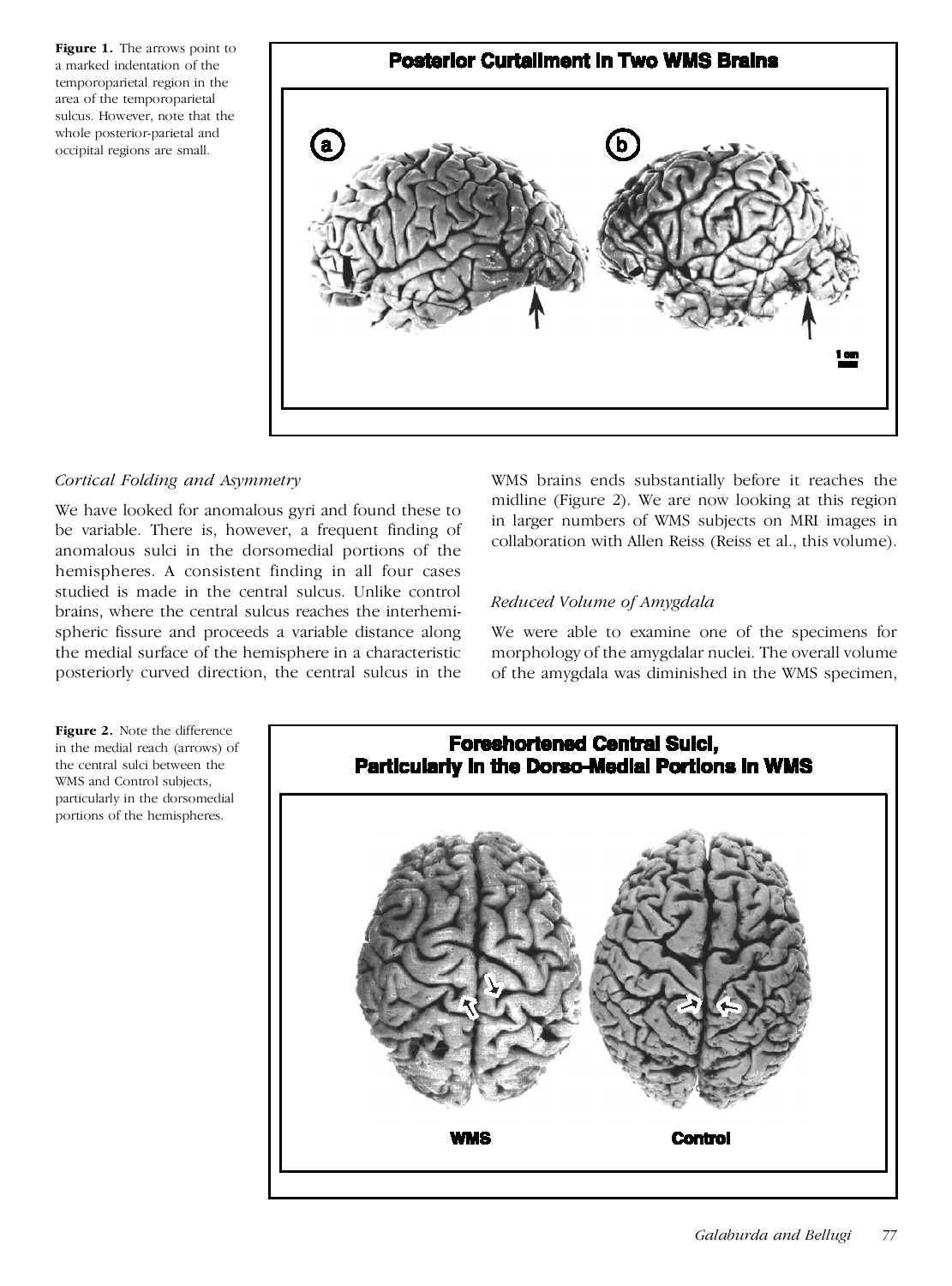**Figure 3.** Amygdalar nuclei in WMS and normal brains, showing that in WMS the dorsal portion of the lateral nucleus (LNd) appears to be reduced and has an unusual shape. The arrow indicates a curtailment in the lateral nu cleus of the amygdala. In this specimen, the nucleus was estimated to be about half the size of the average amygdala in normal subjects. Also, note that in the temporal horn (TH) is placed more dorsally in WMS individuals than in normal subjects.



and was estimated to be about half the size of the average amygdala in controls. Also, note that the temporal horn (TH) is more dorsally placed in WMS. Furthermore, there was an unusual scooping out of the nucleus in the region of the dorsal portion of the lateral subnucleus of the amygdala. This nucleus receives connections from visual association cortex (Figure 3). Of course, it would be premature to make too much of this finding in a single brain. However, if the finding is consistent among WMS brains, one would be prone to attempt a connection between this finding and the lack of stranger shyness in this group also characterized as hypersociability (Jones et al., this volume; Bellugi et al., 1999a). Thus, if visual and auditory experience does not acquire the proper emotional valence via the amygdalar circuit, the ancient way to avoid danger may be lost (Damasio,1994).

### *Parenchymal Softenings, Meningeal, Vascular, and other Neuropathological Findings Notably Absent*

In view of the commonly found cardiac and vascular pathology in WMS, we searched for evidence of vascular injury to the brain, presumably acquired during life and not resulting directly from genetic errors. We found none. In general, the cortex was intact, the blood vessels at the base of the brain and on the convexity were normal for age, and the meninges showed no evidence of previous bleeding.

### **Architectonic Observations**

We examined blocks of tissue selected from most classes of cortex for architectonic differentiation. The architectonic level of analysis refers to the anatomical level smaller that gyri and sulci (gross), but larger than the level of single cells (histological). This level permits analysis of the laminar and columnar arrangement of neurons and glia, myelin content, and vascularization, which under normal conditions shows remarkable regional differentiation based on proportions of large and small neurons, thickness of layers, presence or absence of columns, and other related features. This level of analysis has led to cortical architectonic maps such as those of Brodmann, von Economo and Koskinas, and others. The architectonic differentiation reflects, in part, cortical differentiation in connectivity and physiological properties of individual neurons comprising the areas. The architectonic findings may be summarized as follows.

#### *Areas*

All areas sampled appeared relatively normal and recognizable according to established criteria for identification of architectonic areas. Thus, we noted well-differentiated primary cortices such as areas 4, 17, and 42, visual and auditory, respectively, first belt of association cortices such as areas 6, 18, and 22, and so-called integration or high-order association cortices, such as areas 37, 39, and 9 (all listed in the Brodmann nomenclature). This is compatible with the finding of relatively normal gyral folding, which reflects at least in part architectonic differentiation of the cortex.

#### *Increased Cell-Packing Density in Cortex*

We noted a tendency, albeit not uniform, for the cortex to show increased cell-packing density, coarseness of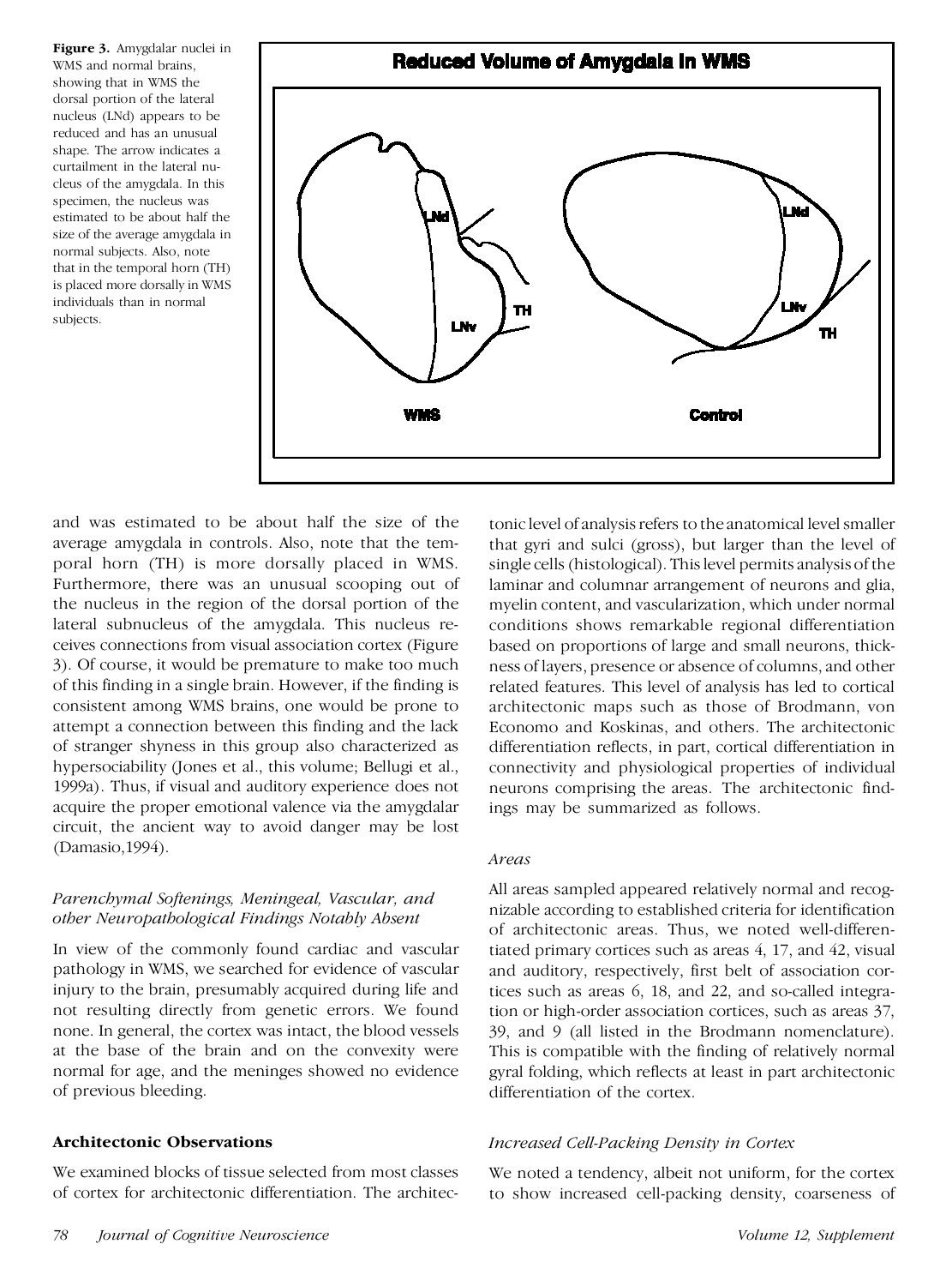### Microvascular Lesions in WMS, Primarily in Dorsal, Parietal and Occipital Lobes



**Figure 4.** Serial sections taken from WMS-3 showing microvascular lesions mainly in the dorsal-parietal and occipital lobes. Numbers refer to the section number; R=right hemisphere; L=left hemisphere.

neurons, and mild dysplastic features (Galaburda et al., 1994)—but see the histometric studies below for a more detailed analysis.

#### *No Systematic Bias Affecting Architecture*

In view of the question regarding the intactness or lack thereof of the dorsoventral (magnocellular/parvocellular) dichotomy (see above), we looked for a systematic bias possibly affecting the architecture of dorsal parietal regions. We found none. There were also no other biases (e.g., frontal vs. parietal, left vs. right hemisphere). We cannot comment on the cortical vs. subcortical dichotomy based on the available material, including the amygdala.

One of our autopsy cases was processed in wholebrain coronal sections rather than in blocks of tissue, thus allowing a more thorough survey of the architectonic areas. While surveying this case, we noted neuropathological changes not of the developmental, but rather of the acquired cortical injury type, which had not been evident on the gross examination of this brain (see above). Thus, we saw evidence of microvascular pathology affecting the cortex of predominantly the dorsal hemispheres, parietal more than frontal (Figure 4). These consisted of gliotic small infarcts within the cortical ribbon and outside in the cortical subcortical junction. All of these lesions were well healed and could not be dated other than to say that they were at least a few months old. Stains for myelin aimed at determining whether the lesions leading to these scars took place within the first year or two of life were negative, thus indicating that the injury was not likely to have been perinatal. However, the location of these scars with respect to the dorsal– ventral dichotomy raised questions as to their connection with the behavioral profile of patients with WMS. For one, it raised the previously not considered possibility that the cognitive profile might also be related to acquired as well as genetic brain abnormalities.

#### **Histometric Observations**

At the level of histological analysis, i.e., of single neurons, as at higher and lower levels, it is possible also to make quantitative statements such as density and size of neurons (histometric). This is an important step beyond architectonic analysis to document and expand on information gleaned at that level as well as for search for subtler changes that may not be obvious at the architectonic level. We are currently carrying out an extensive histometric analysis of theoretically relevant architectonic areas in WMS and report here on preliminary findings. These findings may be summarized as follows.

#### *Increased Neuronal Sizes with Some Laminar Specificity*

There is not much variability within each layer, in spite of the fact that outlier neurons have not been deleted. Also, there is not much variability between subjects within each condition. WMS and control brains are compared directly in Figure 5a and b.

A repeated-measures ANOVA on these data are performed in Table 1 indicating the following: (1) There is almost a significance for Group for the statement "WMS have larger neurons than controls"; (2) There is a highly significant layer effect (i.e., cell size differs significantly from layer to layer, irrespective of experiment group). Of course, we would expect different cell sizes for neurons in different layers, as this is one of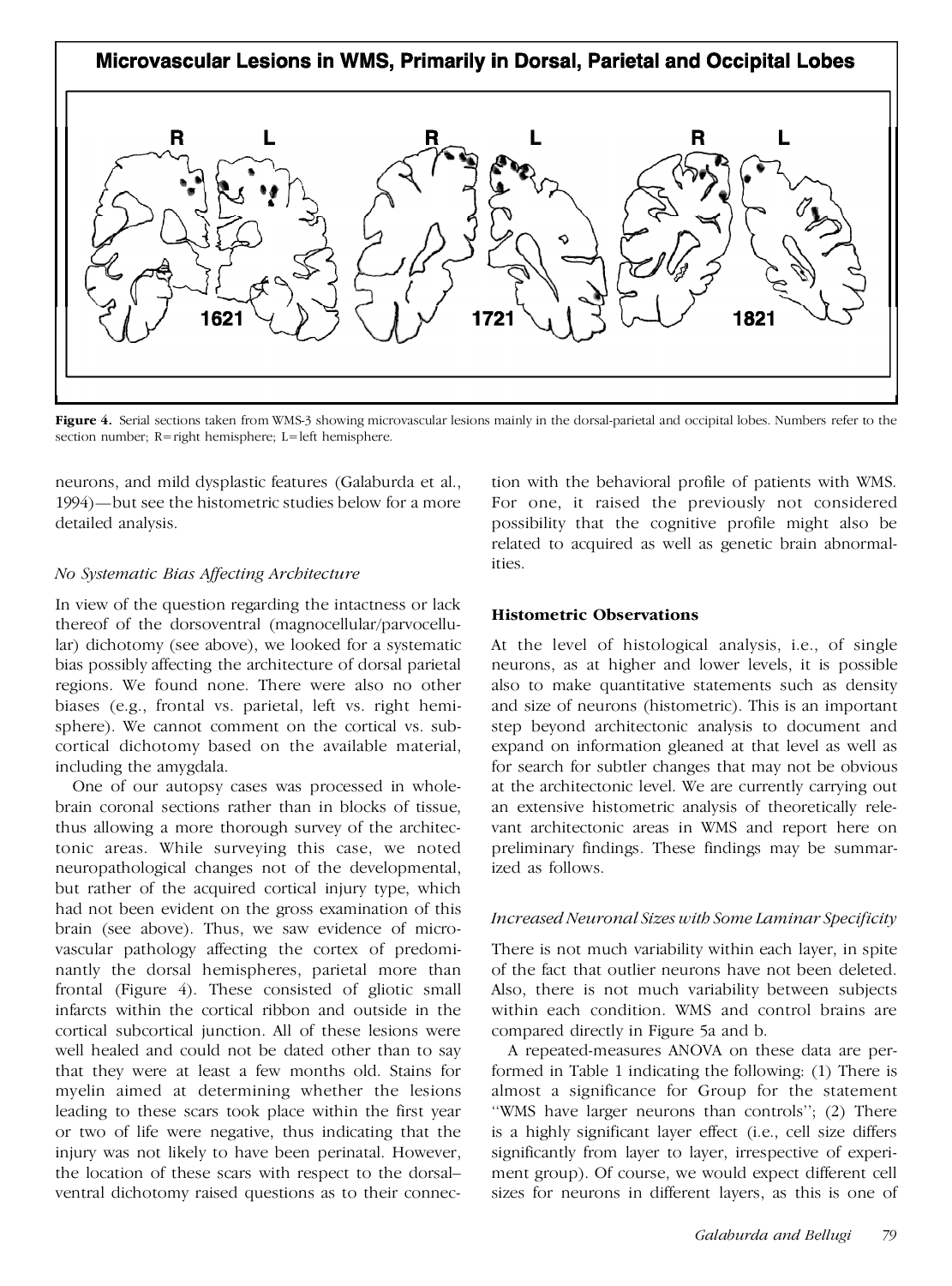

Figure 5. (a) Cell cross-sectional areas: Intragroup comparisons. Increased neuronal sizes with some laminar specificity. Although outlier neurons have not been deleted, there is not much variability in each layer. For instance, layer 4b and layer 5 contain Meynert stellates and pyramids that are much larger than surrounding cells, but which are few in numbers. These are kept in for the analysis. (b) Cell cross-sectional areas: Intergroup comparisons. Asterisks mark those layers in the figure where the differences are statistically significant. Layer 6 is close to significant, but the lack of significance probably reflects the variability between the two control subjects in that layer.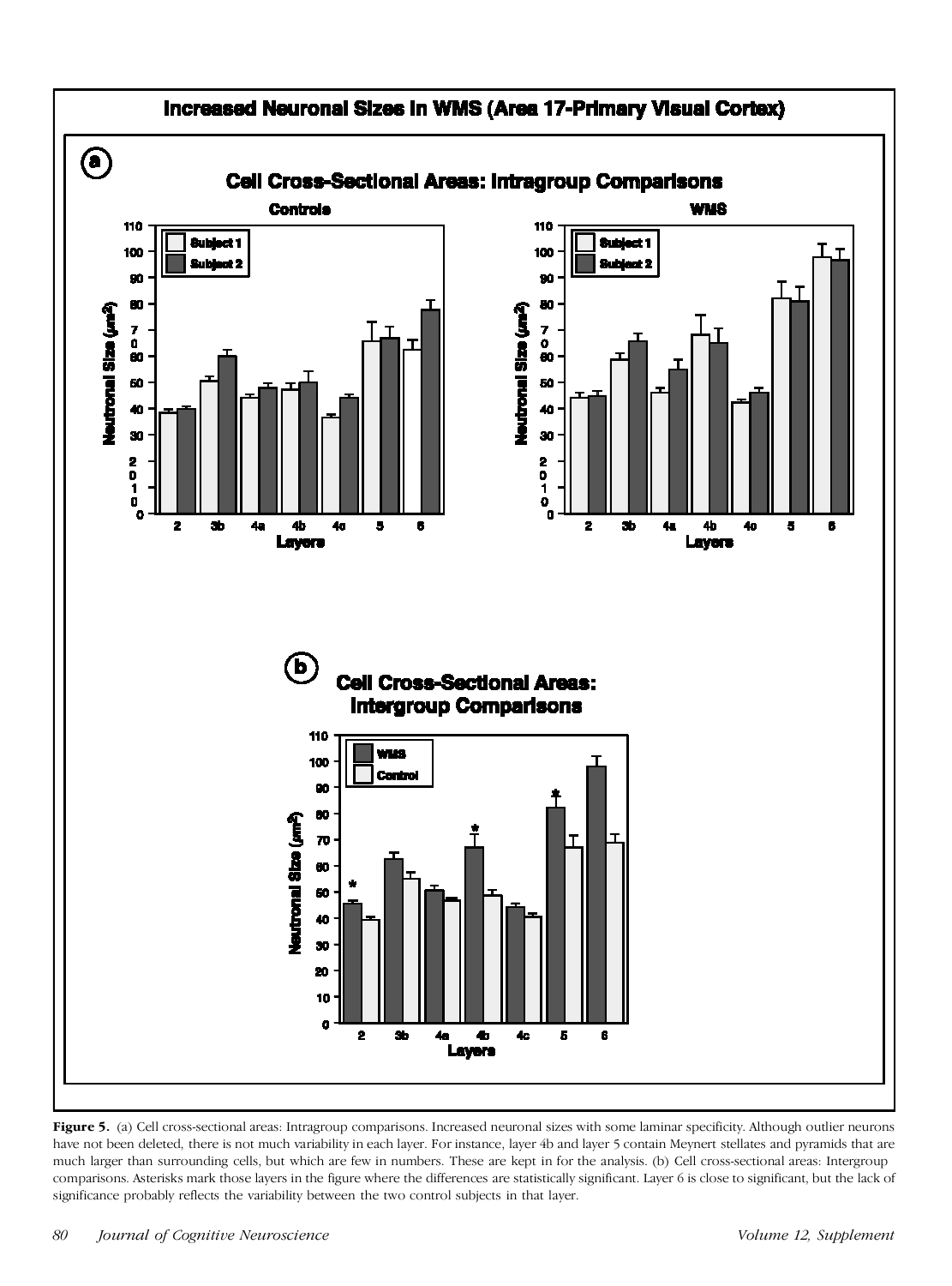

Figure 6. (a) Cell-packing densities: Intragroup comparisons. Decreased cell packing densities with no laminar specificity. (b) Cell-packing densities: Intergroup comparisons*.* Decreased cell-packing densities with no laminar specificity.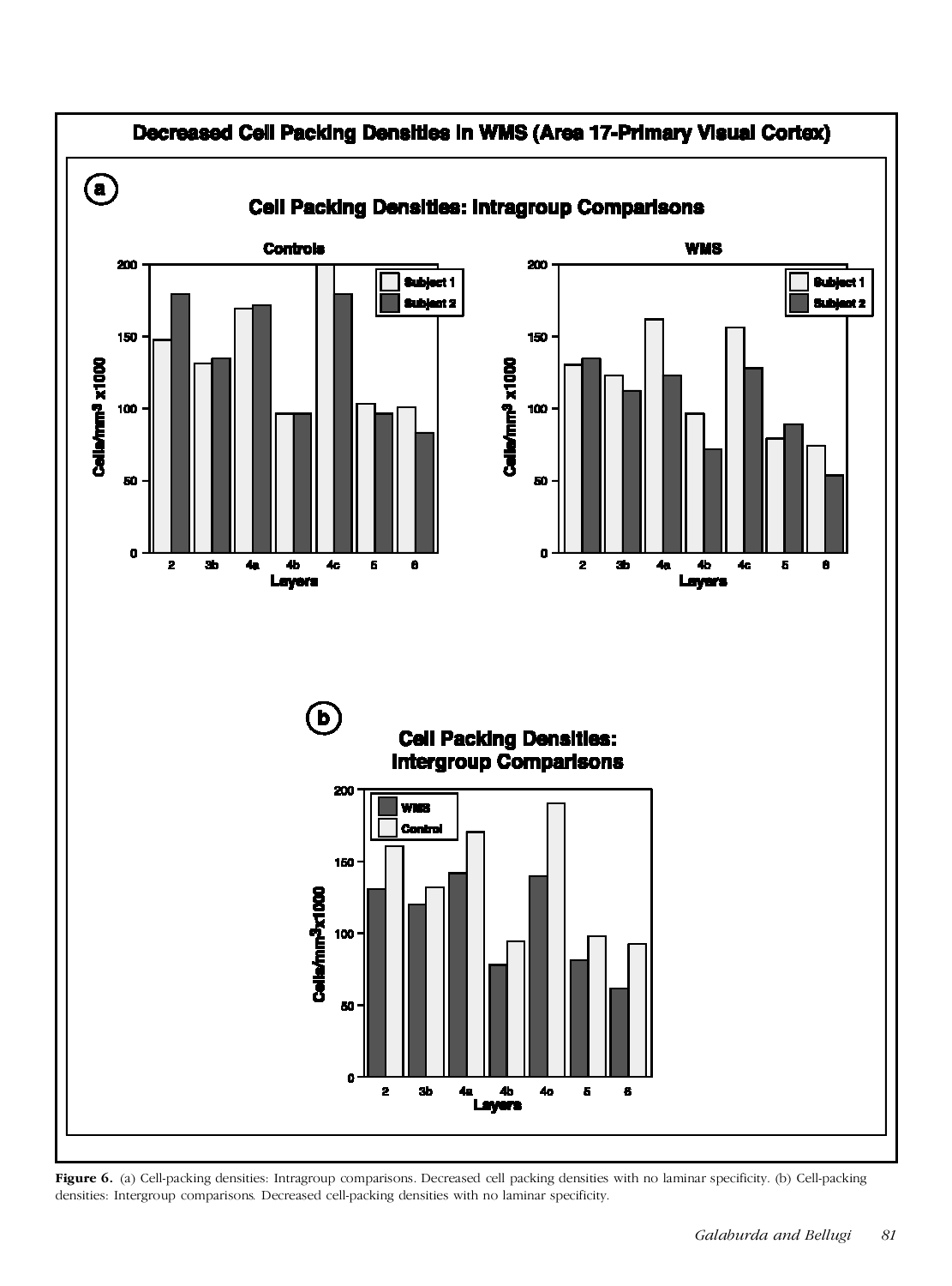**Table 1**. ANOVA Table for Increased Neuronal Size (Layers)

|                                    | df | Sum of<br>squares | Mean<br>square | <i>F-value P-value</i> |          |
|------------------------------------|----|-------------------|----------------|------------------------|----------|
| Group                              | 1  | 958.526           | 958.526        | 13.368                 | .0673    |
| Subject (Group)                    | 2  | 143.409           | 71.705         |                        |          |
| Layers                             | 6  | 6213.781          | 1035.630       | 82.320                 | < 0.0001 |
| Layers $\times$ Group              | 6  | 500.047           | 83.341         | 6.625                  | .0028    |
| $Layers \times Subject$<br>(Group) | 12 | 150.967           | 12.581         |                        |          |

the criteria used for dividing the cortical plate into layers; and (3) There is a significant interaction between layer and experimental group. This indicates that there are differences between WMS and controls in some layers but not others.

### *DecreasedCell Packing Densities with No Clear Laminar Specificity*

The variability in the controls seems very small compared to that in the WMS cases (Figure 6a and b). In the latter, the variability is relatively high in layers 4 and 6, but much less in other layers. It is not clear what this means, but it will be important to follow this feature in the remainder of the histomorphometric studies, since increased variability in neuronal sizes in particular layers may indicate disturbance in neuronal migration. An ANOVA confirmed that there are no significant differences for cell-packing density other than those that can be attributed to laminar differences. A direct comparison was made for cell-packing density between WMS and controls. None of the differences in cell-packing density evident on the graph approached significance. A repeated-measures ANOVA suggests, however, that there is at least a trend toward controls having more cells than WMS. The data are summarized in Table 2 where the *F* value for Group approaches significance. This is due to the fact that for all layers, the cell-packing density for controls is greater than that for WMS. Again, this is not significant, but it will be followed in subsequent studies.

#### **Molecular Observations**

As genes relating to the WMS deletions are just being discovered, it has been difficult to obtain specific antibodies and mRNA probes that react with human autopsy tissue. It is also worth remembering that with a hemideletion, the assumption, unless the function of the remaining allele is removed through imprinting, is that some gene function remains. In some cases, this gene function may be sufficient to code for detectable product. In others, there may be a threshold effect, with an all-or-none behavior. Barring technical problems, which abound in this area of research, lack of staining indicates that no gene function exists, whereas, positive staining does not address the issue of quantitative adequacy of gene function. The findings thus far, however, may be summarized as follows.

### *Elastin*

Elastin does not stain in forebrain neurons or glia, and is only found in blood vessels and meninges in normal forebrain. In the cerebellum, however, elastin stains normally in Purkinje cells and in mouse elastin messenger RNA is demonstrated in Purkinje neurons by in situ hybridization (Sawchenko, Dargusch, Arias, & Bellugi, 1997). The normal control cerebellum showed the immunostaining for elastin in Purkinje neurons, whereas the WMS brain did not (Figure 7).

### *Lim-1 Kinase*

Lim-1 kinase appears to stain many forebrain neurons in normal human brain. Likewise, and unlike elastin, there is probably normal staining for Lim-1 kinase in the WMS cerebral cortex (Figure 8).

### **Detailed Studies**

Of the four WMS brain specimens, only one was processed in whole-brain serial sections and all are blocked for architectonic analysis. Blocks were taken of the dorsolateral- and ventrolateral-prefrontal cortex, superior- and inferior-parietal lobules, dorsal- and ventralpreoccipital cortex, superior-temporal gyrus, Heschl's

**Table 2**. ANOVA Table for Decreased Cell-Packing Densities (Layers)

|                                 | df | Sum of squares  | Mean square    | <i>F-value</i> | P-value  |
|---------------------------------|----|-----------------|----------------|----------------|----------|
|                                 |    |                 |                |                |          |
| Group                           |    | 4540384104.143  | 4540384104.143 | 10.882         | .0809    |
| Subject (Group)                 |    | 834448884.143   | 417224442.071  |                |          |
| Layers                          | 6  | 30936621404.214 | 5156103567.369 | 33.315         | < 0.0001 |
| Layers $\times$ Group           | 6  | 946343226.357   | 157723871.060  | 1.019          | .4579    |
| Layers $\times$ Subject (Group) | 12 | 1857224352.857  | 154768696.071  |                |          |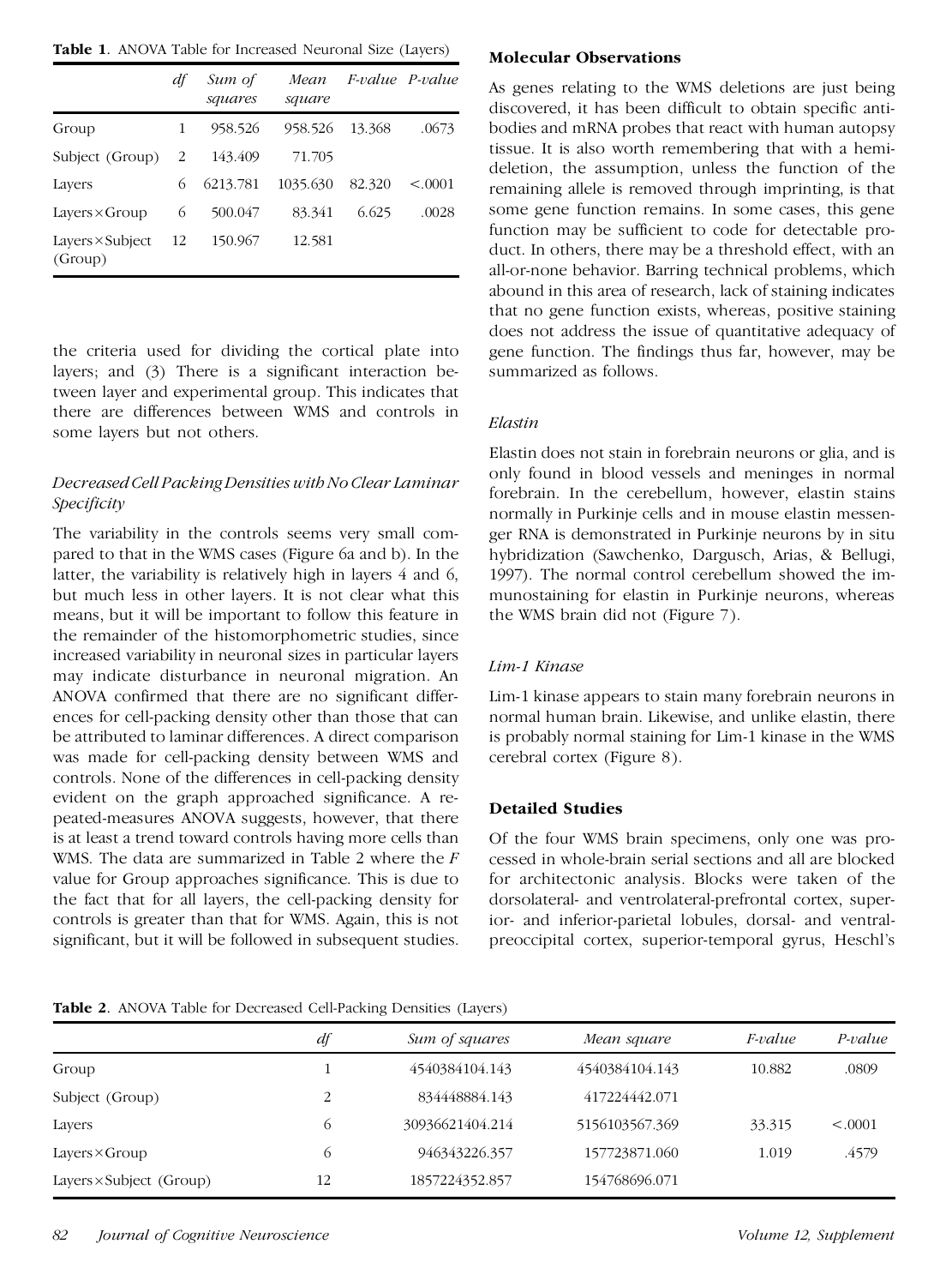**Figure 7.** (a) Cerebellar Purkinje cells showing positive immunostaining for elastin Normals (arrows); (b) Arrows point to areas occupied by Purkinje cells in WMS-1, which do not stain for elastin.

## Elastin Staining in Cerebellar Purkinje Cells in Normals and WMS



auditory gyrus, and calcarine cortex. The blocks were embedded in celloidin, which provides the best medium for Nissl staining. Nissl staining was accomplished with cresyl violet, which endows the cells with a purplish blue color of uniform intensity and suitable for histometric studies (see below). The architecture of a given region is analyzed under low power light microscopy with regards to several classic architectonic parameters: Overall cortical thickness, relative thickness of the laminae, impression of the cell-packing density of the cortex as a whole, general comparisons in this parameter between supraand infra-granular layers, and the cell-packing density (CPD) of individual layers, a sense of coarseness or fineness of the cellular panorama, which is determined by the relative sizes of the neurons comprising the layers, the way in which one layer is defined from its neighbors or melds with them, the way in which layer 6 neurons border with the subcortical white matter.

The prefrontal cortices are relatively thick, relatively sparsely celled, but more densely packed in the infrathan in the supra-granular layers, containing relatively coarse pyramidal neurons. Although the granule cell

**Figure 8.** Immunostain disclosing positive neurons in the cerebral cortex of WMS for Lim-1 kinase. This is a hemideleted gene that still expresses in WMS-3 in contrast to elastin, which does not (see Figure 7 for comparison).

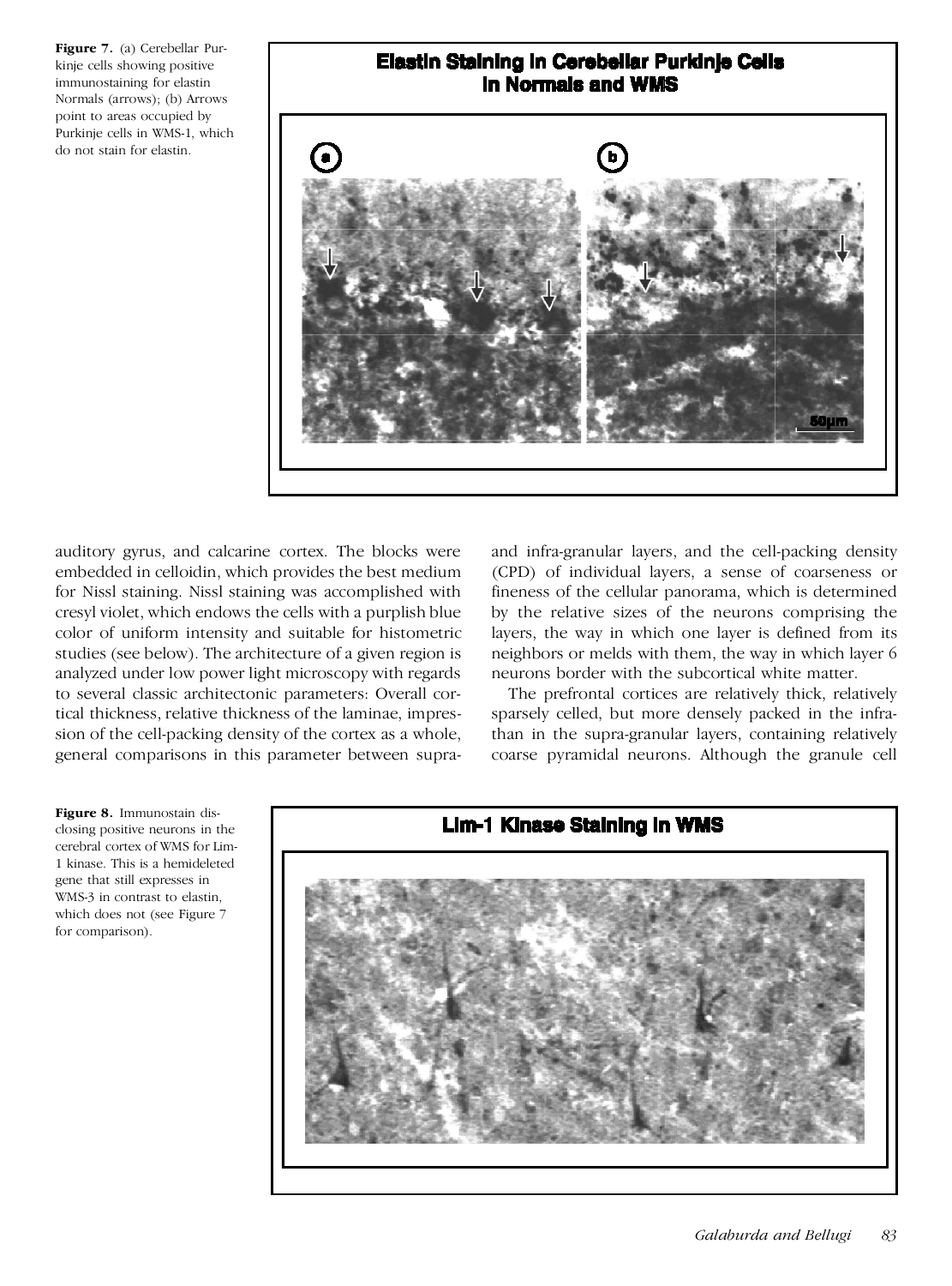layers are evident, they are never as richly packed as in the more posterior cortices of the temporal and parietal lobes. Laminar distinctiveness is not nearly as explicit as in the parietal cortices, and this is particularly true in the inferior-prefrontal cortices, which are more granular than the dorsal-prefrontal cortex, and where the granular layers blur the borders among the adjacent layers. All of these features are well developed in the frontal cortices in WMS. In general, there is the impression of increased cell-packing density, a feature that has been reported by us previously. As will be seen below when the histometric findings are reported and discussed, it turns out that this impression of increased cell-packing density is the result of increased glial cells, which under the low-power magnification used for architectonic analysis cannot be distinguished from small granular neurons. In the brain processed in serial histological sections, a previously unpredicted set of abnormalities was seen in the frontal lobe, which will be discussed below.

The parietal cortices are the most distinctively laminated in the brain, short of the primary visual cortex, and the dorsal-parietal cortex is even more so because of their relative hypogranularity compared to the ventralparietal cortices. Granular neurons in layers 2 and 4 tend to blur laminar borders and render the overall impression of the cortex less laminated. Furthermore, the dorsal-parietal cortices show a distinct clearing of the region deep to layer 3c, adding to the layered appearance of the cortex. In general, because of decreased granularity and coarser pyramidal neurons, the dorsalparietal cortices are coarser than the cortices of the inferior-parietal lobule. Special attention was paid to the architecture of the dorsal-parietal cortices in WMS, because this area is implicated in the behavioral abnormalities, either because of its contribution to the magnocellular visual system, or because of its known role in the performance of visuo-spatial tasks. However, no obvious architectonic distortion could be seen in these areas in WMS other than those that appear to characterize the cortex of WMS in general: An impression of increased cell-packing density and greater coarseness of the cellular architecture. In the frontal lobe, where the cortex is naturally coarse, this feature was less obvious; but, in the parietal cortex, the coarseness in WMS is more easily perceived under low-power magnification. In the brain processed in serial histological sections, a previously unpredicted set of abnormalities was seen in the parietal lobe, which will be discussed below.

The occipital cortices are similar in appearance to the parietal cortices, except for the primary visual cortex, area 17, which contains a highly differentiated layer 4 with three sublaminae—a, b, and c (a and b). The temporal cortices also resemble the parietal cortices in that layer 4 is well formed. There are differences between the cortical areas covering the superior and the middle- and inferior-temporal gyri, with the latter having a more ribbon-like appearance of layer 4, and the former being among the more granular of all sensory related cortices. The WMS cortical areas were examined with the above criteria in mind, and no significant abnormalities are noted in any of the samples taken.

### *Case Studies*

Our first case was a patient with WMS who died of cardiac complications of the disease at age 31 years (see Galaburda et al., 1994). The gross morphology of the brain was abnormal in that the parietal regions are reduced dramatically in size in comparison to the frontal regions, a finding that did not reproduce in any of the following cases to the same degree. The presplenial portion of the corpus callosum was thinned, as was the case in WMS-2-94, but not so in the other two cases. Cytoarchitectonic abnormalities were found throughout the cortex and consisted of primitive layering similar to that found in brains 1–2 years of age; these, however, were subtle in nature, and the normal variability in this feature is not well understood. Histological findings were of two types: There was increased cell-packing density, as compared to an age-matched control brain; neurons were often found in clusters in abnormal position and location, including excessive Cajal–Retzius cells in the molecular layer and clusters of subcortical neurons. The capillaries of the cortex displayed a primitive morphology, and we saw several subcortical arterioles surrounded by inflammatory cells. Areas of abnormal gyral formation did not show especially different microscopic anomalies, and in this one specimen, we could not ascertain a rostro-caudal gradient in malformation to match the gross anatomical finding of relative sparing of the frontal portions of the forebrain. We searched for, but did not find, nodular heterotopias, microgyria, pachygyria, porencephaly, ulegyria, or other similarly severe examples of developmental malformation.

Our second case was that of an 8-month-old baby who died of SIDS. The brain was harvested fresh rather than fixed. The gyral pattern appeared normal, but in retrospect, the dorsomedial portions of the hemispheres may be abnormal. The presplenial area of the corpus callosum was thinned, as in the other case. Some of the histological sections are examined and showed increased cell-packing density, although controls in this age group still need to be examined. Immunostains for AchE, CAT-301, laminin, CGRP, and elastin were run. AchE and laminin stained well. CGRP may be expressed excessively, but this needs confirmation against age-matched controls. CAT-301, which relates mostly to the magnocellular visual pathway, is found normally. Elastin did not stain in this brain. In an older control brain, elastin was seen in blood vessel walls (the tropoelastin form present intracellularly). The significance of these findings awaits stains of control tissue.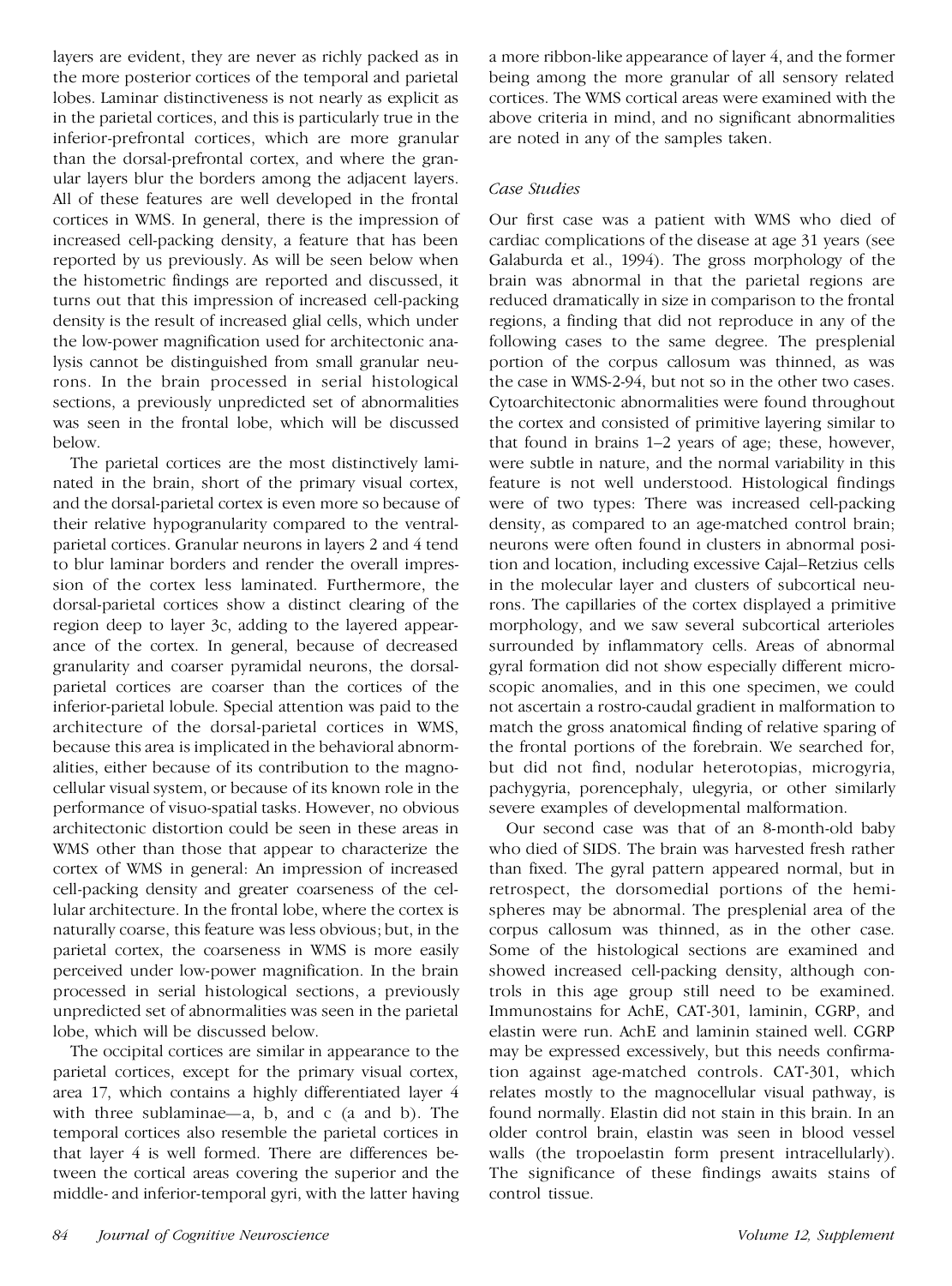Our third case was that of a 53-year-old woman who died of cardiac failure. The diagnosis of WMS was not made until she was 39 years of age, but was extensively tested by our collaborators at The Salk Institute. A general postmortem examination was not done, but the brain was donated directly to this laboratory. The brain weight was 900 g, which is small. The cortical folding appeared normal, and there was lack of asymmetry of the planum temporale as well as reversed petalia in the frontal and occipital ends. Cytoarchitecture was normal, without apparent increase in cellpacking density, but still showing somewhat coarse neurons. Again, the architecture of representative areas of the frontal, parietal, occipital, and temporal lobes was basically normal in that no areas are found to be missing and the appearance of the areas was standard according to cytoarchitectonic criteria. However, this method allowed for the discovery of an unpredicted finding: There was evidence throughout the telencephalon, but most strikingly in the dorsal portions of the hemispheres, and more so in the parietal than in the frontal cortices, of a multiplicity of microvascular infarcts with gliosis and neuronal loss (see Figure 4). There had been no history of strokes during life, but we would suggest that the heart disease that is part of WMS may be associated with showers of emboli that produce microinfarcts in the dorsal borderzone vascular territories. Of importance to the present research is the realization that at least, in part, the behavioral picture in WMS may be the result of acquired brain damage through vascular injury and not only the genetic defect. Certainly, the predominant involvement of the dorsal portions of the brain, back more so than front, is compatible with a behavioral profile of visuo-spatial dysfunction and attentional deficits, with sparing of facial recognition and language. Unfortunately, the only certain way to check whether this finding is consistent across cases is by whole-brain serial section processing, which is expensive and time-consuming. We are also looking for ways by which the pathology described above can be demonstrated by magnetic resonance imaging during life, but this appears unlikely by virtue of the small size of the individual infarcts and their presence almost entirely intracortically, where imaging artifacts are more common and issues of contrast sensitivity play a larger role in visualization.

An important caveat of the interpretation that the acquired cortical lesions in this case may be related to the apparently dorsal parieto-occipital profile of WMS cognitive dysfunction, is the possibility that the vascular pathology may exist without the cognitive profile. This is because it appears to be the case that individuals with just the elastin gene deletion, who have heart disease but no cognitive defects, are equally likely to have the embolic disorder. It is still possible, however, that the behavioral picture is the result of a combination of acquired and developmental changes in the brain, and that either alone may produce a much more subtle clinical picture. We are of course interested in processing a brain of pure elastin gene deletion from a behaviorally tested subject to expand our knowledge on this question, but admittedly this specimen will be difficult to locate.

Our fourth case came from a 46-year-old woman who died of metastatic breast carcinoma. During life, her brain had been imaged by our collaborators at The Salk Institute. The fixed brain was small, weighing only 1000 g. The cortical folding was relatively normal, but for bilaterally small superior-parietal lobules, symmetry of the planum temporale, and reversed frontal petalia. As with the other cases, there was the abnormal morphology of the superior-central region and the short central sulcus bilaterally. The cytoarchitecture of the selected blocks was normal, except for the appearance of increased cell-packing density and somewhat coarse neurons. The brain was chosen for histometric analysis because of the availability of an age- and gender-matched control. The results of the histometric analysis are presented above. In addition (see Figures 6 and 7), brain sections were immunostained for elastin and Lim-1 kinase. Whereas the latter was demonstrated in forebrain cortical neurons, elastin did not stain in WMS cerebellum but did stain in control Purkinje neurons.

### *Histomorphometric Results*

Results are available for two WMS and two control brains in the primary visual cortex. Several hundred neurons were measured and counted in each specimen under  $40 \times$  oil-immersion magnification with the aid of a computer-assisted morphometric analysis system. Cells are counted inside optical boxes, which provides a reliable measure of cell-packing density. Cell-packing density does not directly address the question of cell numbers. In general, with a brain of equivalent size, increased cell-packing density would indicate increased numbers of neurons and vice versa. With a smaller brain, which is the case in WMS, increased cell-packing density could signify increased numbers of neurons, no change in the number of neurons, or even decreased numbers of neurons depending on how much smaller the brain is and how much greater the cell-packing density. Decreased cell-packing density or no change in cell-packing density from controls, in WMS, would definitely indicate smaller numbers of neurons overall. It should be noted that three out of the four WMS brains examined under low-power light microscopy for cytoarchitectonics showed what appeared to be increased cell-packing density. This finding has not been confirmed in the histomorphometric analysis, thus far. In fact, if anything, the cell-packing density is diminished in WMS. We can account for this by the observation that glial nuclei cannot be distinguished from small granular neurons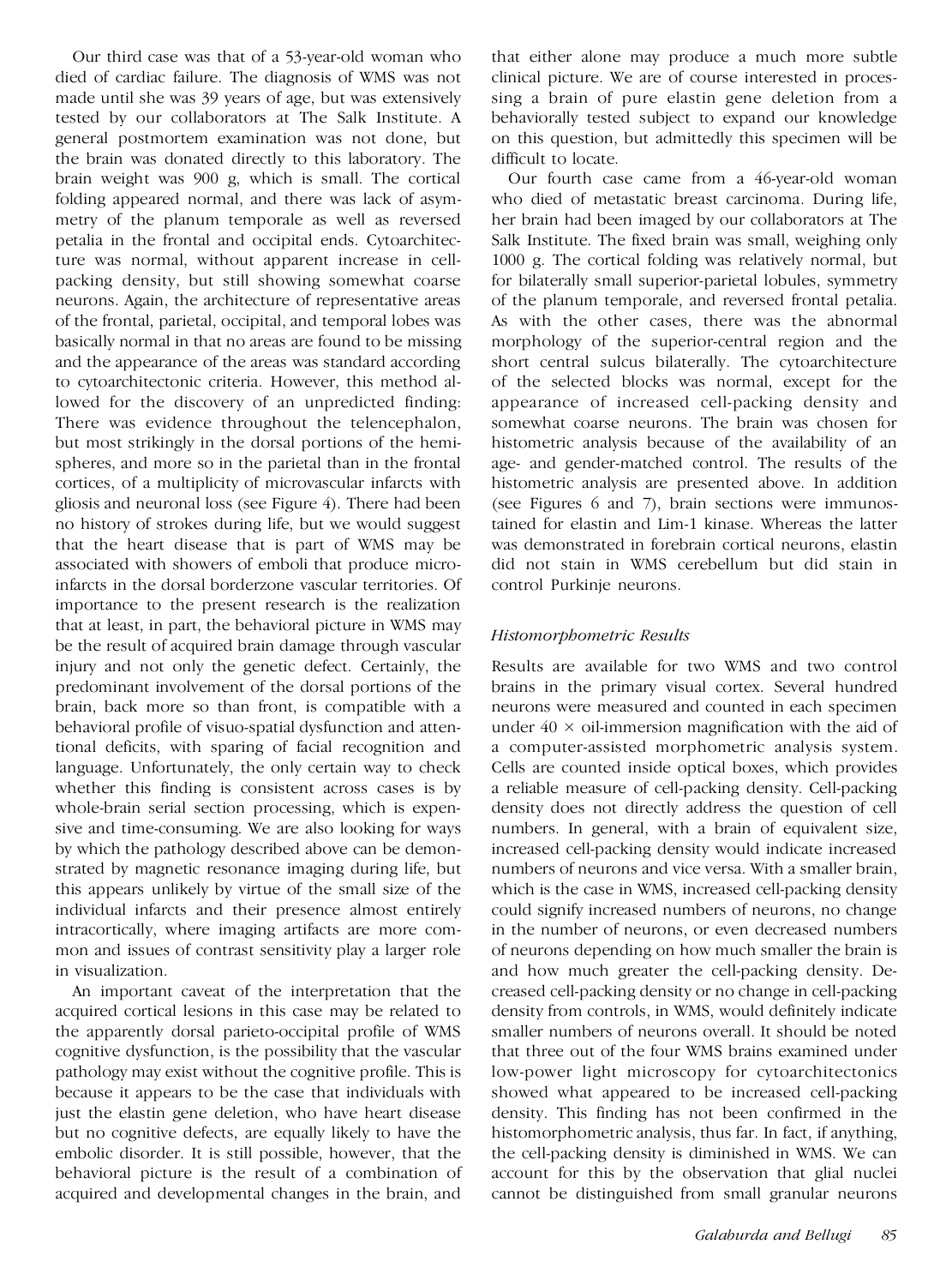under the low-power microscopy needed for cytoarchitectonics. However, under oil immersion, this distinction is easy and many of the cells that may have contributed to the impression of high cell-packing density under low power turned out to be glia instead. This finding illustrates the need to carry out high-magnification histometric analysis and the value of multilevel neuroanatomical study. If additional studies confirm the finding of lowered cell-packing density in WMS, this, coupled with a smaller brain, would indicate that the total number of neurons is decreased in WMS. The finding of larger neurons and decreased numbers of neurons would also suggest a changed pattern of connectivity, particularly if the numbers of neurons is not diminished in subcortical areas. Thus, a preservation of subcortical structures and a diminution of cortical neurons is compatible with greater numbers of corticosubcortical connections per individual cortical neuron, which would explain their increased size. It behooves us now to look at subcortical cell-packing density in WMS as an partial test of this hypothesis.

Molecular events observed through immunostaining for specific gene products showed that all antibodies assayed for—including laminin, acetylcholinesterase, the CAT-301 marker for the magnocellular visual pathway, and CGRP—reacted positively to the antibodies. A monoclonal antibody to tropoelastin, the intracellular form of elastin, was applied to the forebrain and cerebellum. Elastin in the forebrain was only demonstrated in blood vessels. On the other hand, Purkinje neurons are stained by the monoclonal antibody to elastin in control but not WMS cerebella. This is in spite of the fact that the deletion is hemizygous, such that there might be some production of tropoelastin. At this point, it appears that there is a threshold effect, which is not reached by virtue of the existence of the hemideletion. On the other hand, we have been able to stain WMS brain with an antibody for Lim-1 kinase, which is another gene known to be part of the hemideletion. The immunostain demonstrates cortical neurons in the forebrain, and both WMS and control brains show rich staining. Regarding elastin staining, it is thought that this matrix protein may alter neuronogenesis and neurite growth in developing brain. Elastin does not appear in glia or neurons of the forebrain in the mature state. On the other hand, elastin could be present in the matrix of forebrain structures during critical developmental periods, which has not been studied so far. Elastin is expressed in adult cerebellar Purkinje cells, and its absence in WMS may help predict for (1) local cerebellar changes in WMS and (2) alteration of fronto-cerebellar circuitries involved in beha viors such as language, motor control, and eye movements. Future research will be aimed at examining the distribution of elastin related changes in cerebellum and in forebrain areas connected with these cerebellar regions. If materials become available, additional observations may be made during development of fronto-cerebellar connections.

Ongoing work addresses expression of RF2c, FZD3, so-called ''frizzled'' gene, and syntaxin 1A, which are also included in the deletion. In view of the findings described thus far, it will be important not only to specify activity or lack thereof of these molecules in WMS tissue, but also to discover regional difference in expression between dorsal and ventral forebrain structures, frontal and parieto-occipital regions. An additional contrast between cortical and subcortical expression, with attention paid to the amygdala, is also important to search for.

### **Summary**

The gross anatomical findings can be summarized as follows: The overall shape of the brain has not proven to be consistently abnormal. Although the first brain received showed a strong reduction in the posterior half of the forebrain, and both the first and second brains showed thinning of the preoccipital portion of the corpus callosum, the remainder of the brains, albeit small, exhibit a relatively normal configuration. An exception may be found in the occipital pole, where two other brains showed curtailment. So far, the most consistent gross neuroanatomical finding is the abnormal length of the central sulcus, whereby the fissure does not follow its normal course dorsomedial to end on the interhemispheric surface of the hemisphere, but rather ends short 1 or 2 cm lateral to the interhemispheric fissure. This produces an unusual configuration of the dorsal-central region, including the dorsal portions of the superior-parietal lobule and the dorsal-frontal gyrus. Of interest is the fact that it is exactly these regions that are implicated in the abnormal behavior demonstrated by patients with WMS. It should be added that the gyral markings are inconsistently anomalous, often demonstrating unusual number and configuration of gyri on the medial posterior surface of the hemispheres and on the temporal lobes. One case, that of an 11-month-old male, showed clumps of anomalous gyri giving the impression of micropolygyria (but not showing the architectonic changes associated with that malformation). Finally, there is a suggestion that brain asymmetry, as far as the planum temporale and lobar petalias, may be anomalous in this condition.

The cytoarchitecture of the cortical areas comprising the WMS forebrain appears to be mostly normal. Subtle dysplastic changes have been noted, which, however, are not easily quantifiable or compared to control brains. In general, the cortical areas examined are normal in appearance and appropriate for the place from which the blocks are taken. An impression of increased cellpacking density under low-power magnification turned out not to persist after histomorphometric analysis, which revealed that, if at all, there was diminished cell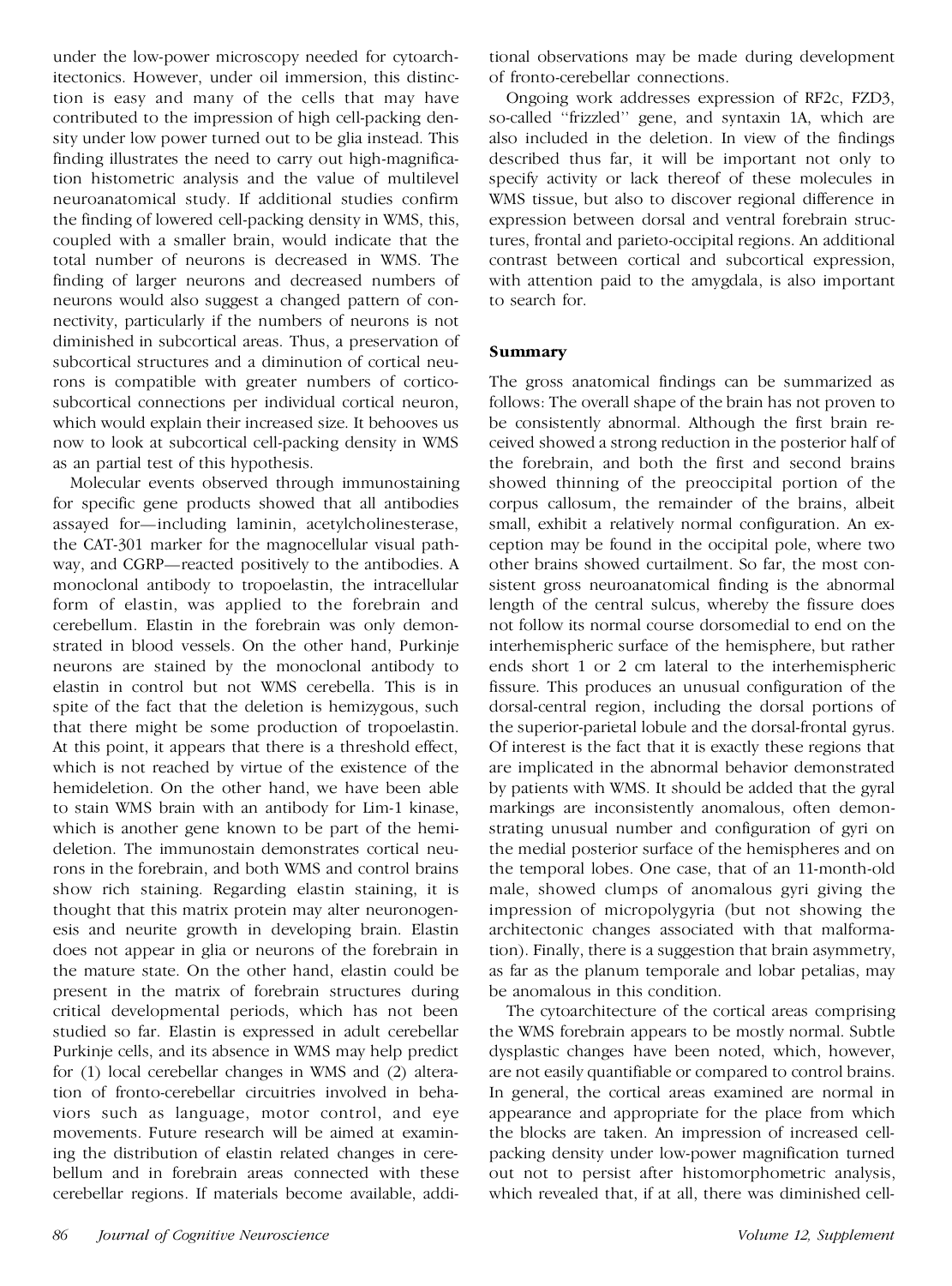packing density in the cortex of WMS. An additional morphometric finding was that the average size of cortical neurons, as measured in area 17, was greater in WMS than in control brains. Coupled with normal or decreased cell-packing density, this could mean increased subcortical connectivity in these brains.

Acquired neuropathologic findings are seen in one of the cases, which was processed in whole-brain serial sections. These are consistent with microinfarcts—probably reflecting underlying heart disease and embolus formation—and affected dorsal portions of the hemispheres. The affected areas are known to mediate visuospatial and attentional tasks. Finally, the products of some of the deleted genes have been screened for in WMS. Elastin does not stain in the cerebellum in WMS, despite the preservation of one elastin gene in the hemideletion. Lim-1 kinase, on the other hand, another hemideleted gene, stains normally in cortical neurons in WMS.

### **DISCUSSION**

The link between anatomy and behavior appears to fit a dorsoventral (magno-parvo) dichotomy, rather than a fronto-caudal, left–right, or even a cortico-subcortical dichotomy. It is hypothesized that further analysis of MRI data with this idea in mind will disclose particular involvement of the dorsal portions of the hemispheres, both frontal and parieto-occipital. The behavioral profile indicates preservation of some but not all language functions, compatible with perisylvian language areas, which belong to the ventral system. Likewise, not all visual functions are impaired, with striking preservation of face recognition, a ventral function, in the face of striking visuo-spatial impairment, a dorsal function. Of additional interest is the possible involvement of the amygdalar visually related lateral nucleus, which may explain the lack of appropriate fear associated with new faces, even potentially threatening faces, in these subjects. Since this portion of the amygdala also receives auditory projections, one could predict that the WMS subjects may not be normally sensitive to threatening voice and speech. Much more work will be needed to further document these hypotheses, particularly the finding of more evidence supporting involvement of dorsal regions at architectonic and histometric levels, with sparing of ventral regions at these levels.

The link to the genes from the anatomy is still lacking, but amenable to discovery, as more genes with brain developmental effects are identified in the deletion. The trick is to be certain that the functional integrity or absence thereof is demonstrable during early development, at a time when the neural systems are being built, and that the purported dysfunction remains and interferes with further neural plasticity during learning and growth. Moreover, a stronger support of the dorsoventral hypothesis will be obtained if we are able to show that at least at some point during development, the affected genes are expressed more or less in the dorsal than in the ventral regions of the brain. The demonstration that one or more genes involved in the hemideletion are expressed in dorsal regions and not in ventral regions and maintain expression throughout life will go a long way in helping establish a link between behavior and genes in WMS. During the course of discovery, however, other, perhaps more interesting, possibilities may become evident.

#### **Acknowledgments**

The research was supported by a grant from the National Institute of Child Health and Human Development (P01 HD33113 to U. Bellugi). The authors thank the regional and national Williams Syndrome Associations and the families who assisted with these studies.

Reprint requests should be sent to A. Galaburda, Neurology Unit, K-4, Dana 711, Beth Israel Deaconess Medical Center, 330 Brookline Avenue, Boston, MA, 02215.

#### **REFERENCES**

- Atkinson, J., King, J., Braddick, O., Nokes, L., Anker, S., & Braddick, F. (1997). A specific deficit of dorsal stream function in Williams syndrome. *[NeuroReport,](http://pinkerton.catchword.com/nw=1/rpsv/0959-4965%5e28%5e298L.1919%5bnlm=9223077%5d) 8,* 1919–1922.
- Bellugi, U., Adolphs, R., Cassady, C., & Chiles, M. (1999a). An experimental investigation of hypersociability in Williams syndrome. *[NeuroReport,](http://pinkerton.catchword.com/nw=1/rpsv/0959-4965%5e28%5e2910L.1%5bcsa=0959-4965%5e26vol=10%5e26iss=1%5e26firstpage=1,nlm=10094123%5d) 10,* 1–5.
- Bellugi, U., Hickok, G., Lai, Z. C., & Jernigan, T. (1997). Links between brain & behavior:
- Clues to the neurobiology of Williams syndrome. *International Behavioral Neuroscience Society Abstracts, 6,* 57.
- Bellugi, U., Klima, E. S., & Wang, P. P. (1996). Cognitive and neural development: Clues from genetically based syndromes. In D. Magnussen (Ed.), *The life-span development of individuals: Behavioral, neurobiological, and psychosocial perspectives* (pp. 223–243). The Nobel Symposium. New York: Cambridge University Press.
- Bellugi, U., Lai, Z. C., & Korenberg, J. (In Press). Genes, brains and behavior: What genetic disorders reveal about behavior. In E. Bizzi, P. Calissano, & V. Volterra (Eds.), *Frontiers of Biology Vol 4: The Brain of Homo Sapiens.* Rome, Italy: Istituto della Enciclopedia Italiana.
- Bellugi, U., Lichtenberger, L., Jones, W., Lai, Z., & St. George, M. (this volume). The neurocognitive profile of Williams syndrome: A complex pattern of strengths and weaknesses.
- Bellugi, U., Lichtenberger, L., Mills, D., Galaburda, A., & Korenberg, J.R. (1999b). Bridging cognition, the brain and molecular genetics: Evidence from Williams syndrome. *Trends in Neurosciences, 5,* 197–207.
- Bellugi, U., Mills, D., Jernigan, T., Hickok, G., & Galaburda, A. (1999c). Linking cognition, brain structure and brain function in Williams syndrome. In H. Tager-Flusberg (Ed.), *Neurodevelopmental disorders: Contributions to a new framework from the cognitive neurosciences* (pp. 111–139). Cambridge, MA: MIT Press.
- Courchesne, E., Bellugi, U., & Singer, N. (1995). Infantile autism and Williams syndrome: Social and neural worlds apart. Special Issue, *Genetic Counseling, 6,* 144–145.
- Courchesne, E., Yeung-Courchesne, R., Press, G. A., Hesselink, J. R., Jernigan, T. L. (1988). Hypoplasia of cerebellar vermal